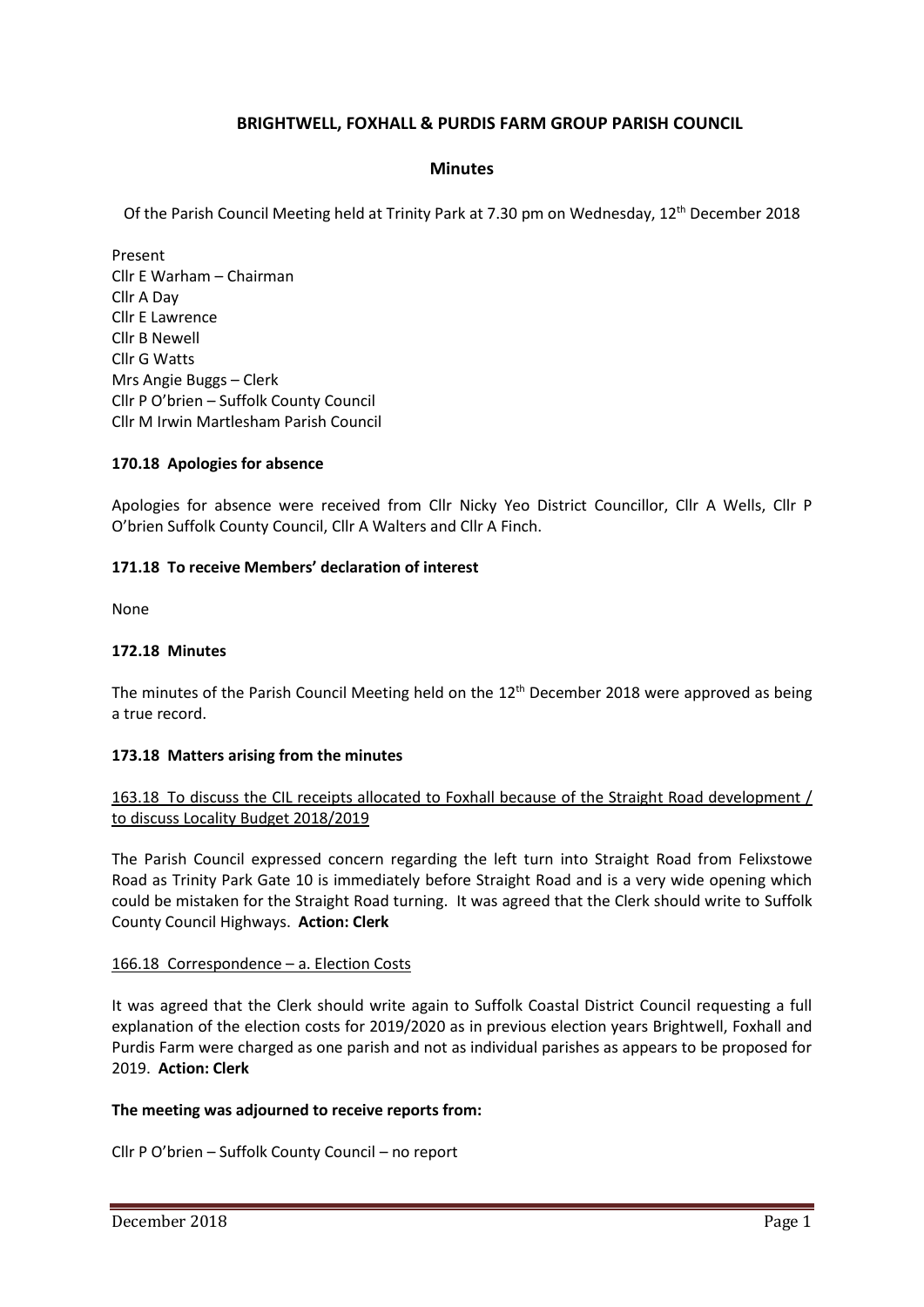Cllr Nicky Yeo Suffolk Coastal District Council – no report

Question Time

None

The meeting was re-convened

# **174.18 Community Governance Review by Martlesham Parish Council**

Cllr Irwin from Martlesham Parish Council attended the meeting to discuss the proposal by Martlesham Parish Council to request a Community Governance Review to include the area of Brightwell which will form part of the Brightwell Lakes development. Following discussion, the Parish Council agreed that a copy of the boundary map presented by Cllr Irwin should be scanned by the Clerk and sent to all councillors. It was agreed that this item should be reviewed at the next meeting. **Action: Clerk**

# **175.18 Clerk's Report**

The purpose of this report is to update members on outstanding issues, items received after the deadline for agenda items, correspondence and action taken by the Clerk.

# VAS Equipment

The quotation for the repair of the VAS equipment has been received from the suppliers and a claim is being submitted to the insurance company.

### Orwell Green Development

I have received an email from Cllr Susan Harvey Suffolk Coastal District Council stating that it has been confirmed that the Orwell Green Development will not be included in the new Local Plan. Suffolk Coastal District Council state they have nominated enough sites to take the housing number which government say is required so the Gladman site is not required. SCDC also have a 5-year building land supply and will be delivering 582 houses a year.

### **176.18 VAS**

The Clerk reported that she had received a quotation from the suppliers and a claim was being submitted to the insurance company. **Action: Clerk**

Councillors discussed whether the Clerk should go ahead and arrange for the VAS sign to be repaired. Following discussion, Cllr Watts proposed, seconded Cllr Newell that the Clerk should contact the insurance company asking for authorisation for the Parish Council to go ahead with the work and that in doing so this would not affect the insurance claim – all in favour. **Action: Clerk**

# **177.18 To discuss the CIL receipts allocated to Foxhall because of the Straight Road Development / Locality Budget 2018/2019**

Following discussion, it was agreed that the Parish Council should apply for the Locality Budget (£1,000) to purchase cameras, signs and batteries to deter fly tipping in the area. **Action: Clerk**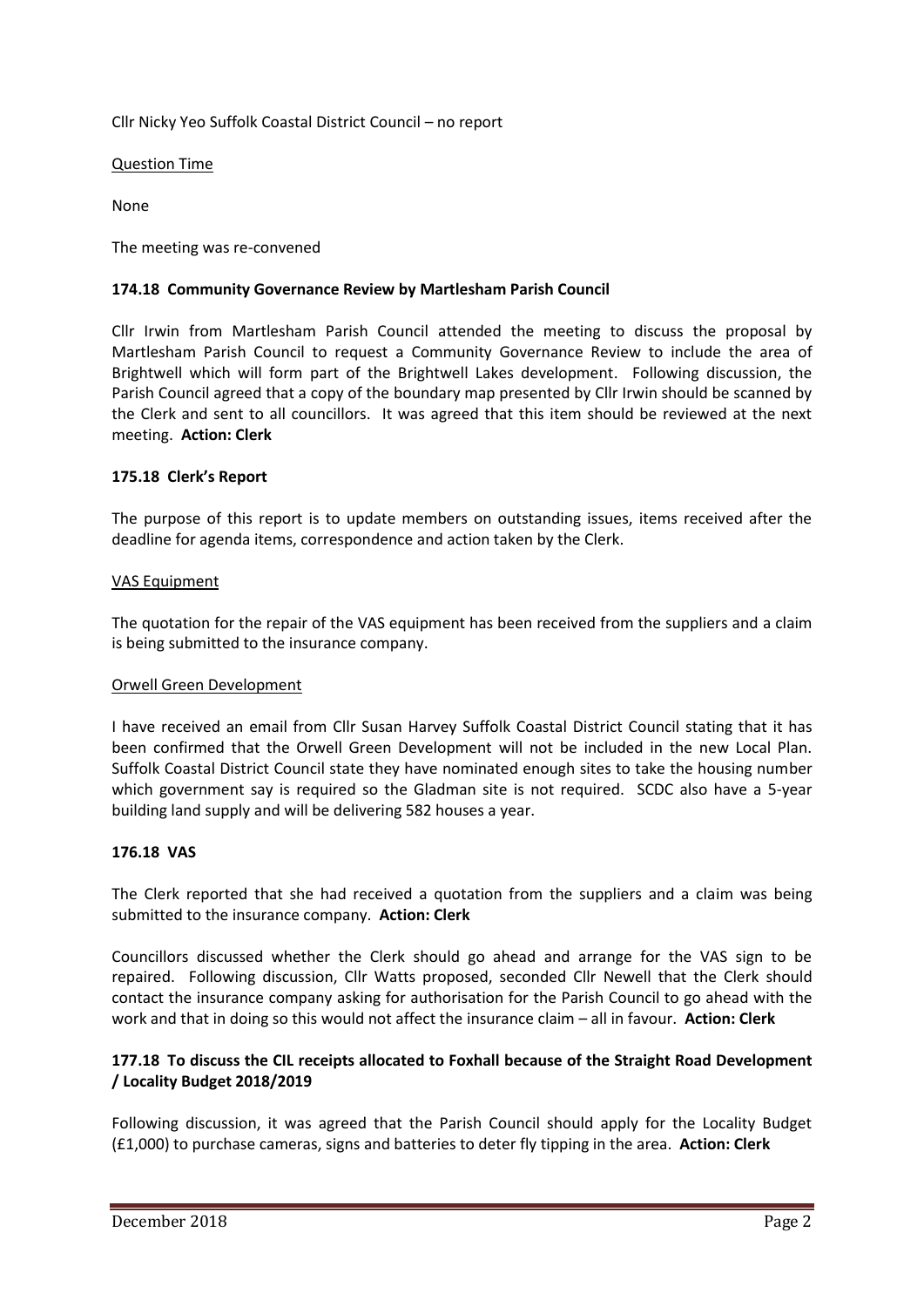# **177.18 Meeting Dates 2019**

The Clerk presented the Parish Council Meeting dates for 2019. A copy of the list of dates has been sent to Trinity Park.

Wednesday, 9<sup>th</sup> January 2019 Wednesday, 13<sup>th</sup> February 2019 Wednesday, 13<sup>th</sup> March 2019 Wednesday, 10<sup>th</sup> April 2019 Wednesday, 8<sup>th</sup> May 2019 (Annual Parish Council Meeting / Annual Parish Meeting) Wednesday, 12<sup>th</sup> June 2019 Wednesday, 10<sup>th</sup> July 2019 Wednesday, 11<sup>th</sup> September 2019 Wednesday, 9<sup>th</sup> October 2019 Wednesday, 13<sup>th</sup> November 2019 Wednesday, 11<sup>th</sup> December 2019

# **178.18 Parish Council Budget 2019/2020 / Precept**

Councillors discussed the budget for 2019/2020 which had previously been circulated. The budget was accepted by the Parish Council with the following alteration; Village Maintenance to be increased to £4,000. It was agreed that the Clerk should resend the revised budget to all councillors. Taking into account the change to the budget Cllr Day proposed, seconded Cllr Lawrence that the budget be accepted and that the Parish Council should precept for £7,500 for the year 2019/2020 – all in favour. It was noted that the precept would remain the same as for the year 2019/2020. **Action: Clerk**

### **179.18 To discuss graffiti removal**

Cllr Lawrence reported that he had spoken to Suffolk Coastal District Council regarding the graffiti in the Murrills Road area and they have agreed to remove all the graffiti. **Action: Cllr Lawrence**

### **180.18 To discuss the play area / goal posts Purdis Farm**

The Clerk reported that she had received several complaints (emails and pictures) from a member of the public regarding the dangerous state of the play area which generally has a large number of deep holes and also the state of the goal mouth. The Clerk reported that she had contacted Suffolk Coastal District Council who has agreed to repair the area as a matter of urgency. **Action: Clerk / Cllr Lawrence**

### **181.18 Planning**

### Gladman

Cllr Watts reported that following the meeting with Gladman a letter had been sent from the Parish Council thanking them for their attendance at the meeting. A letter had also been sent to Suffolk Coastal District Council Planning commenting on the application to carry out an EIA Scoping Report as follow.

"The Group Parish Council welcomes the fact that Gladmans Developments are going to submit a comprehensive Environmental Impact Assessment for this proposed development. However, both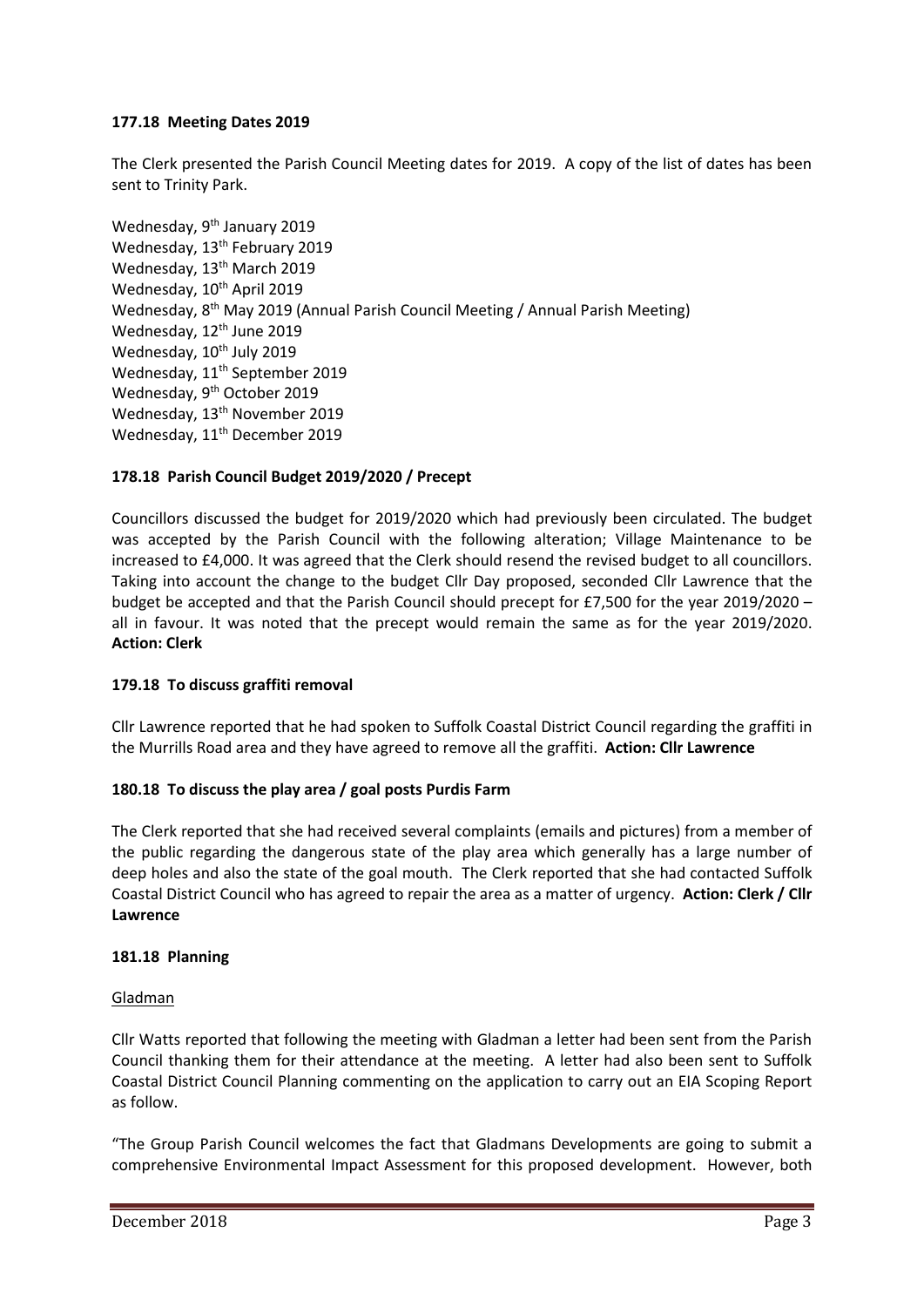the Parish Council and residents neighbouring the site have expressed concerns about the EIA Scoping Report Chapter 9: which covers Biodiversity. This is an environmentally sensitive area with the site bounded on three sides, within a few hundred metres, by environmentally protected areas. As a result, the list of stakeholders to be consulted should be enhanced to include:

Butterfly Conservation Group Woodland Trust **RSPR** British Deer Society (Red Deer pass through residents' gardens) Historic England

The Parish Council remains very concerned about this proposal and looks forward to seeing the Environmental Impact Assessment in due course."

# DC/18/4248/OUT Homebase Superstore, Warren Heather Retail Park

Cllr Watts reported that the Parish Council had objected to the application for the following reasons:

"Access: the indicative plan gives no indication how the site is to be accessed from the Public Highway. There are no proposed changes to the layout of the existing car park or entrance to the retail park to accommodate the additional traffic that the drive thru will generate. As the drive thru will be located adjacent to the entrance of the retail park this will result in traffic chaos with traffic queuing back onto the A1156. It will also hinder traffic entering the retail park and stop buses manoeuvring.

Noise and Disturbance: the proposed drive thru will cause unacceptable additional disturbance to local residents particularly during the evenings and weekends."

### **182.18 Finance**

**Income** None **Expenditure** A J Buggs Salary and Expenses November 2018 **EXPENSION CONVERTS 2018** E306.42 Suffolk County Council Straight Road / Felixstowe Road – Road Signs **EG95.41** (reissued cheque)

Cllr Day proposed, seconded Cllr Newell that the above expenditure is approved – all in favour.

### **183.18 Correspondence**

a. Cllr Watts reported that briefing sessions have been arranged for Town and Parish Councils in January and February 2019 after the Final Draft Plan has been published in January 2019. The document will be available for consultation relating to 'soundness' on the 14<sup>th</sup> January 2019. The local briefing session will be held at East Suffolk House Melton on Friday, 11<sup>th</sup> January 2-4 pm. **Action: All Councillors**

### **184.18 Meetings attended by councillors / clerk**

None